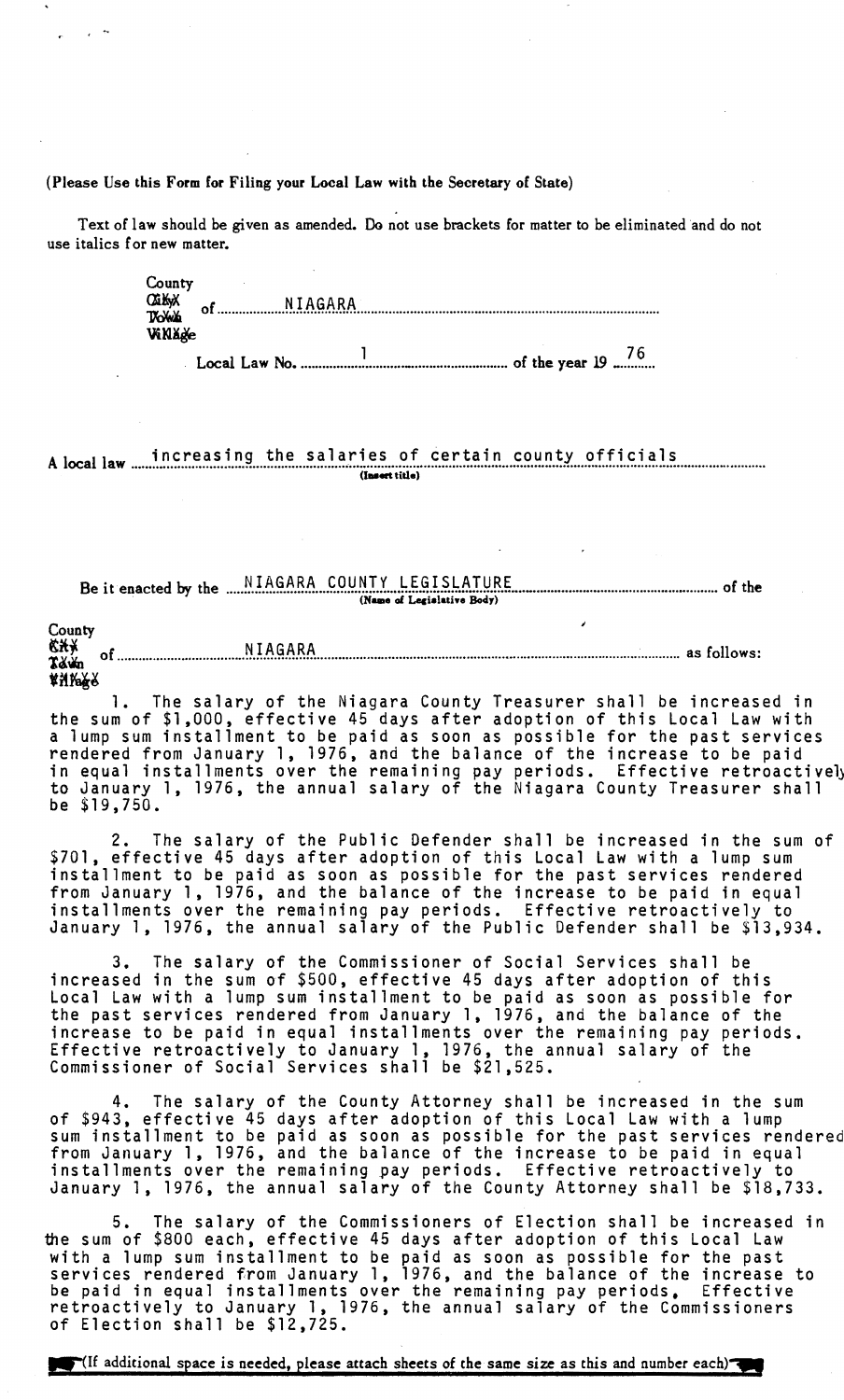6. The salary of the Probation Director shall be increased in the sum of \$1,000, effective 45 days after adoption of this Local Law with a lump sum installment to be paid as soon as possible for the past services rendered from January 1, 1976, and the balance of the increase to be paid in equal installments over the remaining pay periods. Effective retroactively to January 1, 1976, the annual salary of the Probation Director shall be \$19,261.

 $\sim 10^{-10}$ 

The salary of the Director of Real Property Tax Services shall be increased in the sum of \$300, effective 45 days after adoption of this Local Law with a lump sum installment to be paid as soon as possible for the past services rendered from January 1, 1976, and the balance of the increase to be paid in equal installments over the remaining pay periods. Effective retroactively to January 1, 1976, the annual salary of the Director of Real Property Tax Services shall be \$13,655.

8. The salary of the Commissioner of Public Health shall be increased in the sum of \$1,000, effective 45 days after adoption of this local law with a lump sum installment to be paid as soon as possible for the past<br>services rendered from January 1, 1976, and the balance of the increase to be paid in equal installments over the remaining pay periods. Effective retroactively to January 1, 1976, the annual salary of the Commissioner of Public Health shall be \$35,500.

9. The salary of the Commissioners of Civil Service shall be increased in the sum of \$100.00 each, effective 45 days after adoption of this Local Law with a lump sum installment to be paid as soon as possible for the past<br>services rendered from January 1, 1976, and the balance of the increase to be paid in equal installments over the remaining pay periods. Effective retroactively to January 1, 1976, the annual salary of each of the Commissioners of Civil Service shall be \$2,250.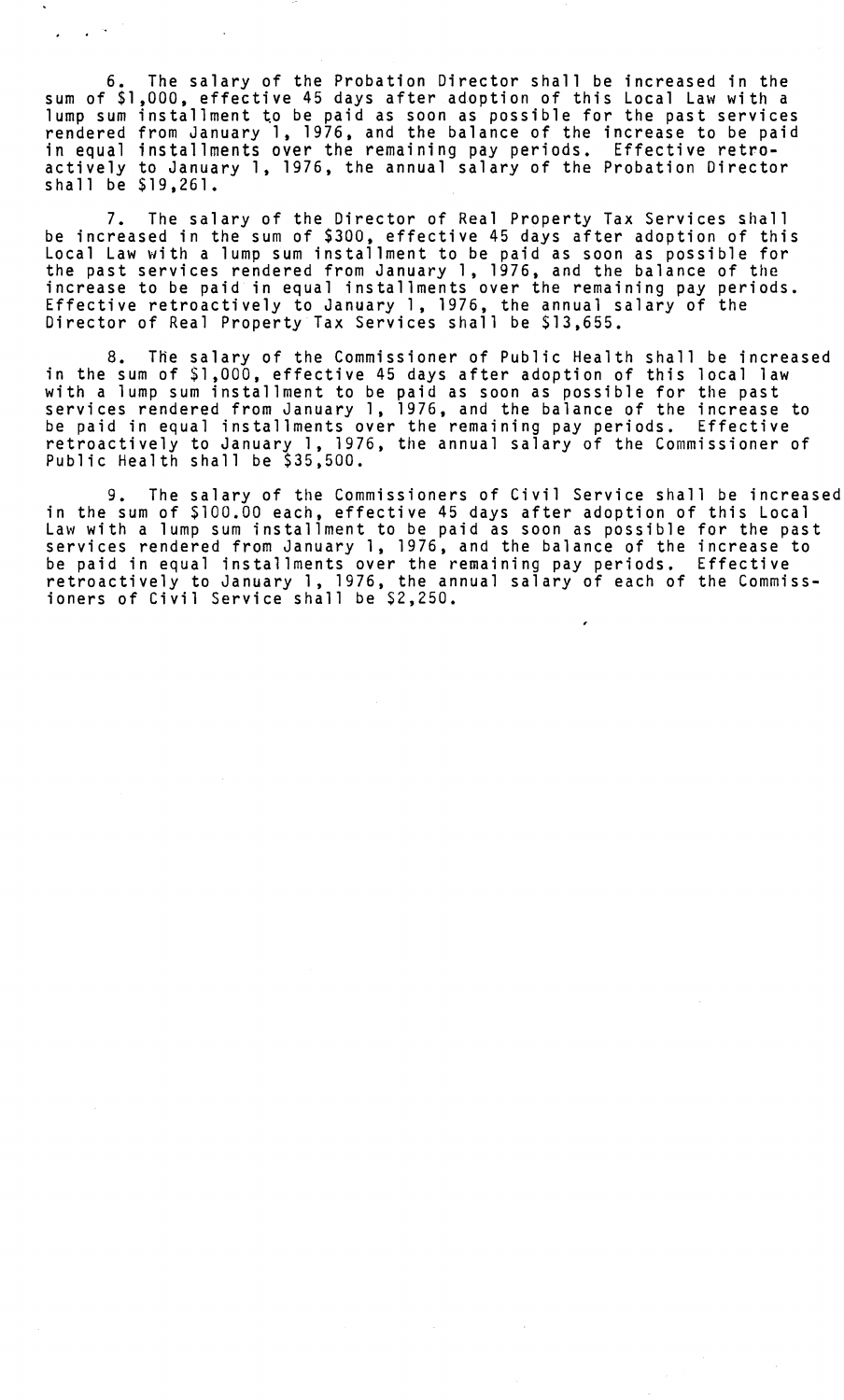(Complete the certification in the paragraph which applies to the filing of this local law and strike out the matter therein which is not applicable.)

(Final adoption by local legislative body only.)

 $\epsilon$ 

 $\overline{a}$ 

| County<br>$\bigcap_{i\in I}$ |  |  |  |  |  |
|------------------------------|--|--|--|--|--|

| of the $\frac{U_1}{T}$ | City    |                            |
|------------------------|---------|----------------------------|
|                        | ∵own    | (Name of Legislative Body) |
|                        | Village |                            |
|                        |         |                            |

## on ............................................... : 19........ in accordance with the applicable provisions of law.

(Passage by local legislative body with approval or no disapproval by Elective Chief Executive Officer or repassage after disapproval.)

2. I hereby certify that the local law annexed hereto, designated as local law No. ........................... of 19........ County<br>City

| Village                        | not disapproved<br>repassed after disapproval |                                                                                                                                                                                                                                                                                               |  |  |  |  |  |
|--------------------------------|-----------------------------------------------|-----------------------------------------------------------------------------------------------------------------------------------------------------------------------------------------------------------------------------------------------------------------------------------------------|--|--|--|--|--|
| and was deemed duly adopted on |                                               | $\frac{1}{2}$ and $\frac{1}{2}$ and $\frac{1}{2}$ and $\frac{1}{2}$ and $\frac{1}{2}$ and $\frac{1}{2}$ and $\frac{1}{2}$ and $\frac{1}{2}$ and $\frac{1}{2}$ and $\frac{1}{2}$ and $\frac{1}{2}$ and $\frac{1}{2}$ and $\frac{1}{2}$ and $\frac{1}{2}$ and $\frac{1}{2}$ and $\frac{1}{2}$ a |  |  |  |  |  |

and was deemed duly adopted on ........................................................ 19 ........ ,in accordance with the applicable provisions of law.

## (Final adoption by referendum.)

| 3. I hereby certify that the local law annexed hereto, designated as local law No.  of 19                           |
|---------------------------------------------------------------------------------------------------------------------|
| County<br>Village<br>not disapproved                                                                                |
|                                                                                                                     |
| repassed after disapproval Elective Chief Executive Officer                                                         |
|                                                                                                                     |
| mandatory<br>permissive referendum and received the affirmative vote of a majority of the qualified electors voting |
| general                                                                                                             |
| annual                                                                                                              |
| cable provisions of law.                                                                                            |

(Subject to permissive referendum and final adoption because no valid petition filed requesting referendum. )

4. I hereby certify that the local law annexed hereto, designated as local law No. .................. of 19...7.6..

## County<br>of the Thom of....N.IAGARA ................ was duly passed by the ..... NIAGARA ... COUNTY ... LEGISLATURE..on JNI\'AI (Name of Legislative Body)  $\sim$

| JULY 6,   | $\frac{19.76}{2}$ |  |  | пол аваритаует<br>and was approved |  |  |  |  | Elective Chief Executive Officer |  |
|-----------|-------------------|--|--|------------------------------------|--|--|--|--|----------------------------------|--|
| AUCHST 17 |                   |  |  |                                    |  |  |  |  |                                  |  |

.~.~.~~.~.I ... J.? .. L ................................ 19 .. .!..~. Such local law being subject to a permissive referendum and no valid petition requesting such referendum having been filed, said local law was deemed duly adopted on .9.~.!.~.~ .. ~.~ .... ~.!. ......................................... 19 .. !..~., in accordance with the applicable provisions of law.

\*Elective Chief Executive Officer means or includes the chief executive officer of a county elected on a county-wide basis or if there be none the chairman of the board of supervisors, the mayor of a city or village or the supervisor of a town, where such officer is vested with power to approve or veto local laws or ordinances.